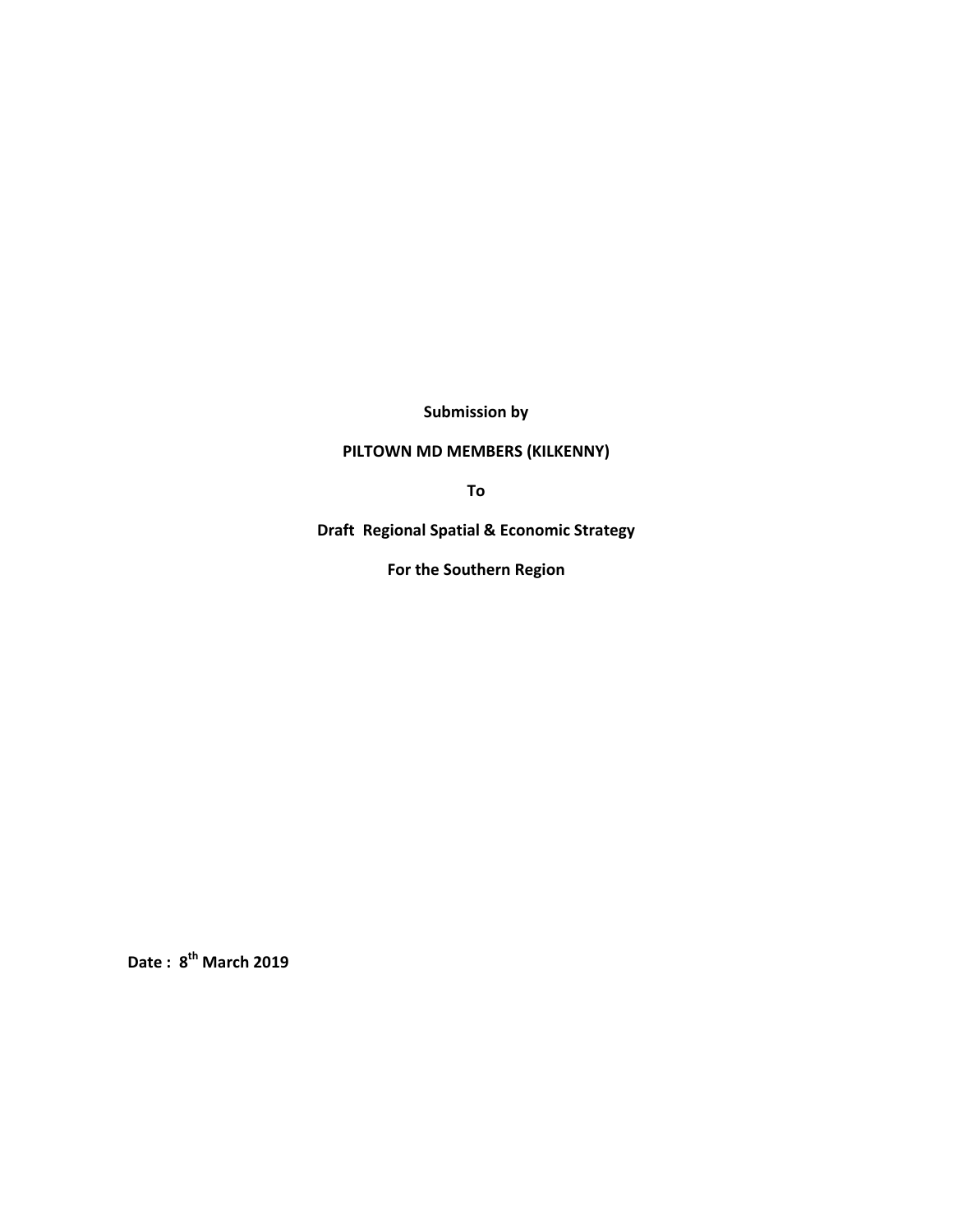#### **Introduction**

This submission by Piltown MD to the Draft Regional Spatial and Economic Strategy (RSES) for the Southern Assembly area is made in addition to the submission by Kilkenny County Council under the Draft RSES. The Piltown MD consider that while the Draft RSES is comprehensive in its detail and in the main has the potential to positively contribute to the future development of the region, there are elements of the strategy that need to be improved. The Piltown MD members wish in particular to emphasise a number of elements of the Kilkenny County Council submission, and also to put forward an additional recommendation for consideration as follows:

#### **Waterford‐ Dublin M9 Economic Corridor**

In the context of MASP Objective 2c and RPO 22a which seek to establish a connection to the Dublin – Belfast corridor with a view to an extended East coast corridor from Rosslare to Larne and having regard to the tier 2 port at Belview, Waterford City as one of the 5 cities and capital of the South East Planning Area and to provide capacity and alternative locations/choices for the greater Dublin area<sup>1</sup> and to further promote economic growth it is the view of Kilkenny County Council that a further economic corridor should be established along the Waterford‐Kilkenny – Carlow – Dublin M9 urban route. In the Case of Carlow there should be an aspiration/objective to ensure that there is a joint urban area plan by the relevant Local Authorities (cf Eastern & Midland RSES p31)as Carlow straddles the Southern Region and the Eastern and Midlands Region.



 $^{1}$ Draft Regional Spatial and Economic Strategy for the Southern Region p280.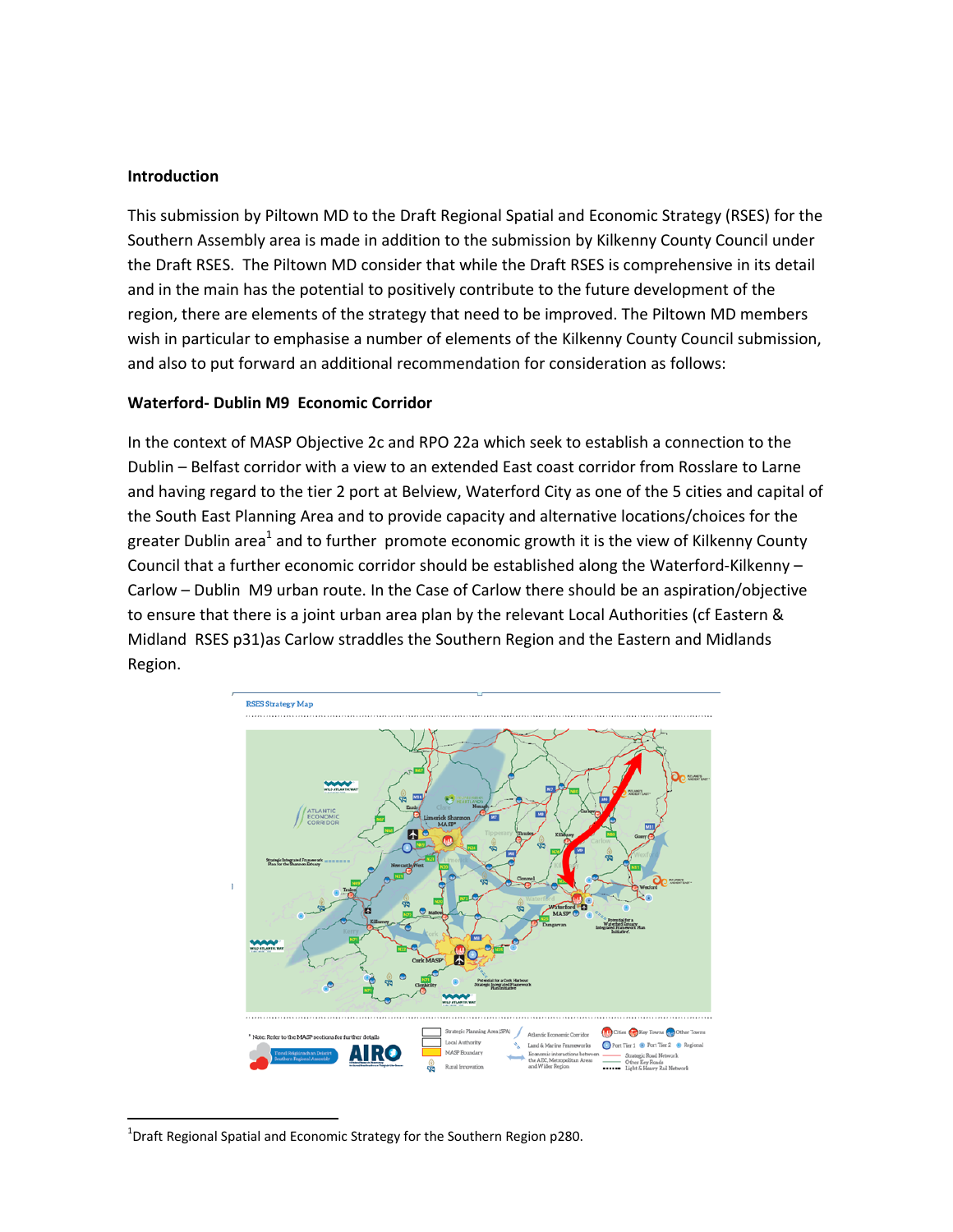It is recommended that the following Regional Planning Objective be included:



Given the strategic importance of the proposed M9 Economic Corridor, the Piltown MD members consider that it is imperative this objective be included in the RSES.

### **Strategic Residential Lands**

- o Waterford MASP identifies an allocation of 850 units for the Ferrybank area's future growth allocation. This figure is taken from the existing Ferrybank/Belview LAP which predates the NPF and the RSES and should not be seen as a limit or as the necessary spatial distribution.
- o In order for Waterford City to grow in a concentric manner the population distribution north and south of the River needs to be reflective of the concentric concept and the compact growth scenario set out in the NPF. The growth structure in the context of the concentric city and the proposed growth of Waterford under the NPF has not been set out in the MASP.
- o It is not clear whether Kilkenny's population allocation is to be used to bolster the Ferrybank Area or whether a separate allocation will be made from the Waterford MAPS. This could severely impact figures for the rest of Kilkenny City and County.
- o The Waterford PLUTS, while it does contain much of the strategic infrastructure required, needs to be urgently reviewed in the context of NPF targets and the proposed new road bridge linking the north and south quays ( at Reginal's Tower).
- o Piltown MD requests that the RSES (in the context of the Waterford MASP) consider the inclusion of the following objective: the need for Kilkenny County Council and Waterford City & County Council to masterplan the lands within the N24 ring-road (this is an objective of the Ferrybank-Belview LAP).
- o There is no joint implementation structure proposed/agreed to coordinate delivery in the MASP area.